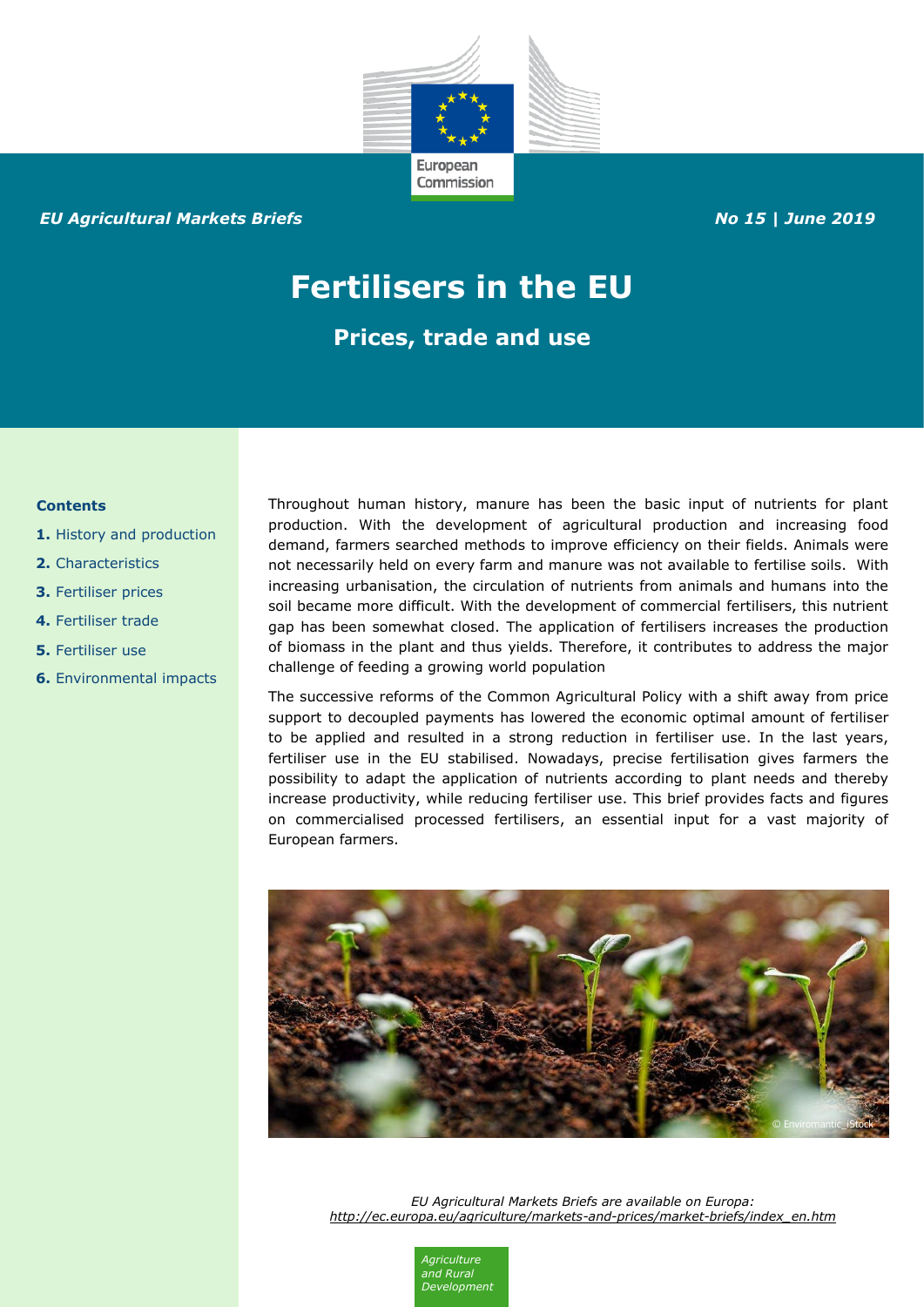# **1. History and production of fertilisers**

The production of nitrogen mineral fertilisers is based on a technology invented approximately 100 years ago, called the Haber-Bosch process. The process means fixing nitrogen from air (atmospheric nitrogen) with hydrogen to produce liquid ammonia. The process uses a catalyst and requires a high temperature and high pressure. The hydrogen as well as the energy to heat the process is generally sourced from natural gas (methane).

Approximately 65 % of the natural gas used in the process is needed as a source of hydrogen for ammonia and the remaining 35 % is used for heating the process itself. Due to improving technology, the energy efficiency of the process has enhanced over time. Globally 450 million t of nitrogen fertilisers, measured as commercialised product, are produced with the Haber-Bosch process every year. Three to five per cent of the global annual natural gas consumption is used by the industry to produce nitrogen fertiliser. The cost for natural gas represents 60-80 % of the variable input costs for production of nitrogen fertiliser.

Phosphorous based fertilisers exclusively origin from mined ore. The process to convert the ore into a fertiliser product is done via a chemical extraction with an acid, into a water-soluble salt. Potash based fertiliser is based on mined rock. Since potash is water-soluble, the production method is mainly based on a purification process of the potassium rock. The production of rock-based fertilisers into a product that can be used by farmers is less energy demanding compared to producing nitrogen and the dependence of natural gas is therefore lower.

The total volume of fertiliser produced globally, measured as nutrient weight, was 181 million t in 2016. Of the total volume, nitrogen represented 108 million t (60 %), whereof urea 60 million t, phosphorous 41 million t (23 %) and potassium 32 million t (17 %). According to Fertilizer Europe, the EU production of fertilisers is relatively small measured as share of the global production: 9 % of the nitrogen, 3 % of the phosphate and 8 % of the potash is produced within the EU.

Globally, urea is by far the most used fertiliser expressed in terms of nutrient followed by nitrates. The application of fertiliser differs widely in different parts of the world depending on factors such as crops grown, soil characteristics and annual precipitation.

According to the International Fertiliser Association, the market share of urea in the nitrogen-based fertilisers market is high in Asia while it is lower in the EU and in North America. Due to the crop mix in South America, with a high share of (nitrogen fixing) soya planted, the application of potassium and phosphorus is relatively high in relation to nitrogen.

The use of fertiliser at global level is increasing on an annual basis by around 2 % for phosphorus and potassium. The growth rate for nitrogen-based fertiliser is higher and in particular for urea. Most of newly built capacity for nitrogen production is for urea.

#### **2. Characteristics of the main fertilisers**

Fertilisers are commercialised in many different compounds and packaging, which require to define what a certain data refers to. The table below explains the most common fertilisers, their nutrient content, and the technical abbreviation most often used.

| <b>Fertiliser</b>                 | <b>Abbreviation</b> | <b>Nutrient</b><br>content                           |  |
|-----------------------------------|---------------------|------------------------------------------------------|--|
| Ammonium Nitrate                  | AN                  | 33.5 % Nitrogen                                      |  |
| Calcium Ammonium<br>Nitrate       | CAN                 | 27 % Nitrogen                                        |  |
| Ammonium Nitro<br>Sulphate        | ANS                 | 26 % Nitrogen,<br>14 % Sulphur                       |  |
| Calcium Nitrate                   | <b>CN</b>           | 15.5 % Nitrogen                                      |  |
| Ammonium Sulphate                 | AS                  | 21 % Nitrogen,<br>24 % Sulphur                       |  |
| Monoammonium<br>Phosphates        | <b>MAP</b>          | 11 % Nitrogen,<br>52 % Phosphorus                    |  |
| Diammonium<br>Phosphates          | <b>DAP</b>          | 18 % Nitrogen,<br>46 % Phosphorus                    |  |
| Urea                              | Urea                | 46 % Nitrogen                                        |  |
| Urea Ammonium<br>Nitrate (liquid) | <b>UAN</b>          | 30 % Nitrogen                                        |  |
| NPK 15-15-15                      | <b>NPK</b>          | 15 % Nitrogen,<br>15 % Phosphorus,<br>15 % Potassium |  |
| <b>Triple Super</b><br>Phosphate  | <b>TSP</b>          | 48 % Phosphorus                                      |  |
| Muriate of Potash                 | <b>MOP</b>          | 60 % Potassium                                       |  |

*Table 1 – Composition and name of main fertilisers*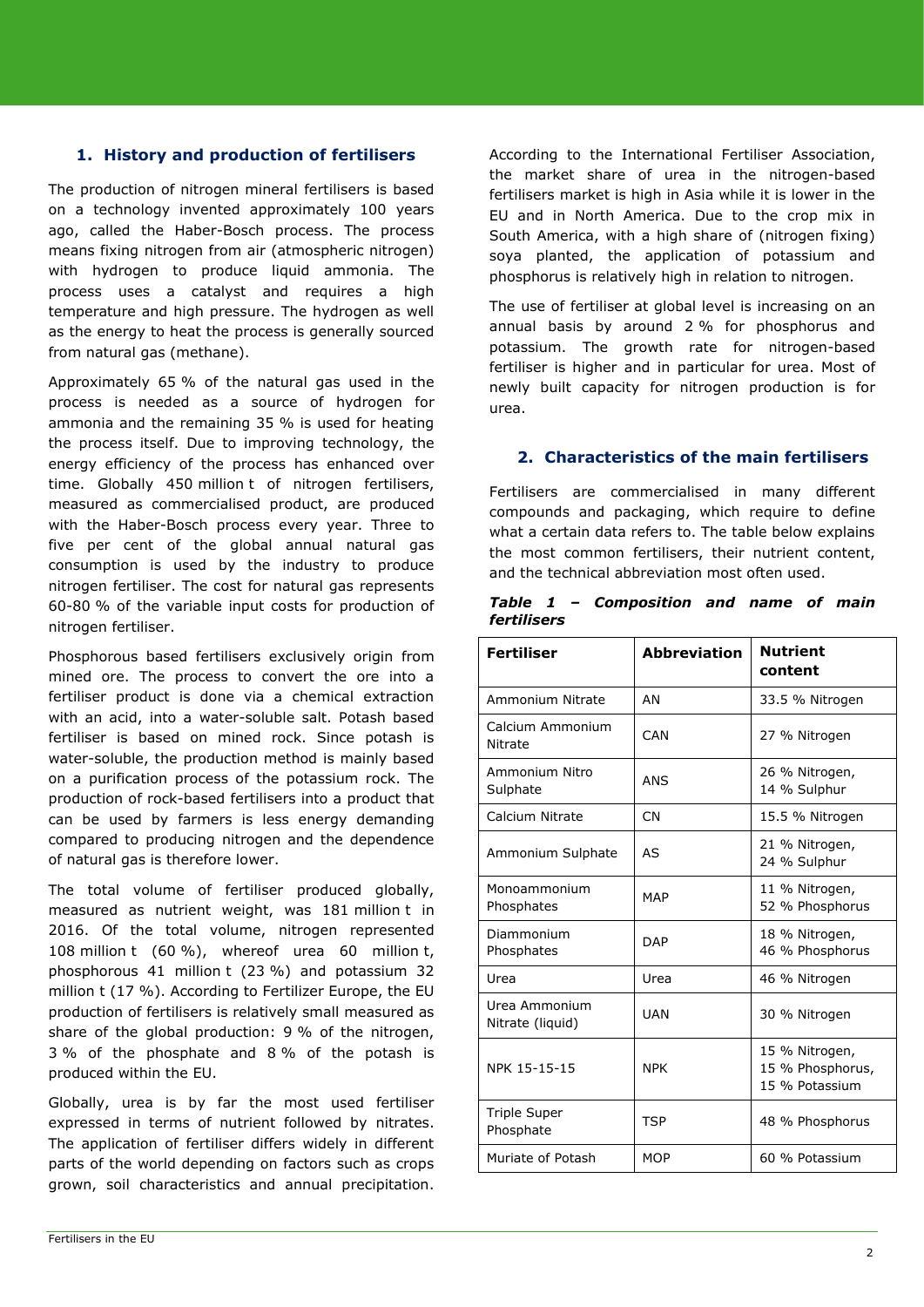Nitrogen, phosphorous and potassium are the main components of fertilisers but compound fertilisers often contain secondary macronutrients such as calcium, sulphur and magnesium. In many compounds, micronutrients are also added (i.e. copper, iron, manganese, boron). The compounds are therefore often complex and tailor made for the end user. The value of the secondary nutrients and micronutrients can be high and therefore they can represent a significant share of the value of certain compounds.

# **3. Fertiliser prices are linked to energy prices**

Fertiliser prices are determined by their physical characteristics (defined by the blending) and the logistic costs for delivery to the farm-gate. For nitrogen-based fertilisers, the price is highly related to energy prices, as the process is dependent upon natural gas. By contrast, the price of rock-based fertilisers (phosphate and potassium) is less correlated to energy prices.

| Natural gas price                      | 4 USD/MMBtu           |  |  |  |
|----------------------------------------|-----------------------|--|--|--|
| x Gas consumption                      | 36 MMBtu/t ammonia    |  |  |  |
| $=$ Gas cost                           | 144 USD/t ammonia     |  |  |  |
| + Production costs                     | 29 USD/t ammonia      |  |  |  |
| $=$ Cost for ammonia                   | 173 USD/t ammonia     |  |  |  |
| *Ammonia use for conversion<br>to urea | 0.58 t ammonia/t urea |  |  |  |
| $=$ Ammonia cost for urea              | 100 USD/t urea        |  |  |  |
| + Process gas                          | 21 USD/t urea         |  |  |  |
| + Other production costs               | 25 USD/t urea         |  |  |  |
| $=$ Total cost for urea                | 146 USD/t urea        |  |  |  |

*Source: Example from Yara international Note: example from a mid-size plant in the US in 2016*

Fertiliser import prices peaked in 2007-2008, due to historically high energy prices. In 2018, prices were 40 % higher than before that price peak, similar to oil prices<sup>1</sup>. In the meantime, volatility in energy and fertiliser prices has been high. Due to specificities and structures of individual markets, prices of similar fertiliser products can differ widely between various geographical and local markets, also within the EU.

#### *Figure 1 – World fertilisers prices (left axis, EUR/mt) compared to natural gas price index (2010=100)*



# **4. Fertiliser trade is dominated by few producing countries**

The EU is largely dependent on imports for most of mineral fertilisers. Over time, nitrogen-based fertilisers have been the most traded products between the EU and third countries. More than 3 million t are imported annually into the EU since 2015. When ammonia is included, the level of imports reaches 6 million t of nitrogen based products each year. Phosphate fertilisers (as mono/di-ammonium phosphate) were the least traded, at around 1 million t annually. EU imports of potassium fertilisers are around 2 million t.



 $\blacksquare$  N

Ammonia

*Figure 2 – EU net trade for ammonia, nitrogen,* 



 $-10$ 

 $\blacksquare$  K

 $\overline{a}$ 

<sup>&</sup>lt;sup>1</sup> World Bank Commodity prices (urea), monthly data (Pink Sheet)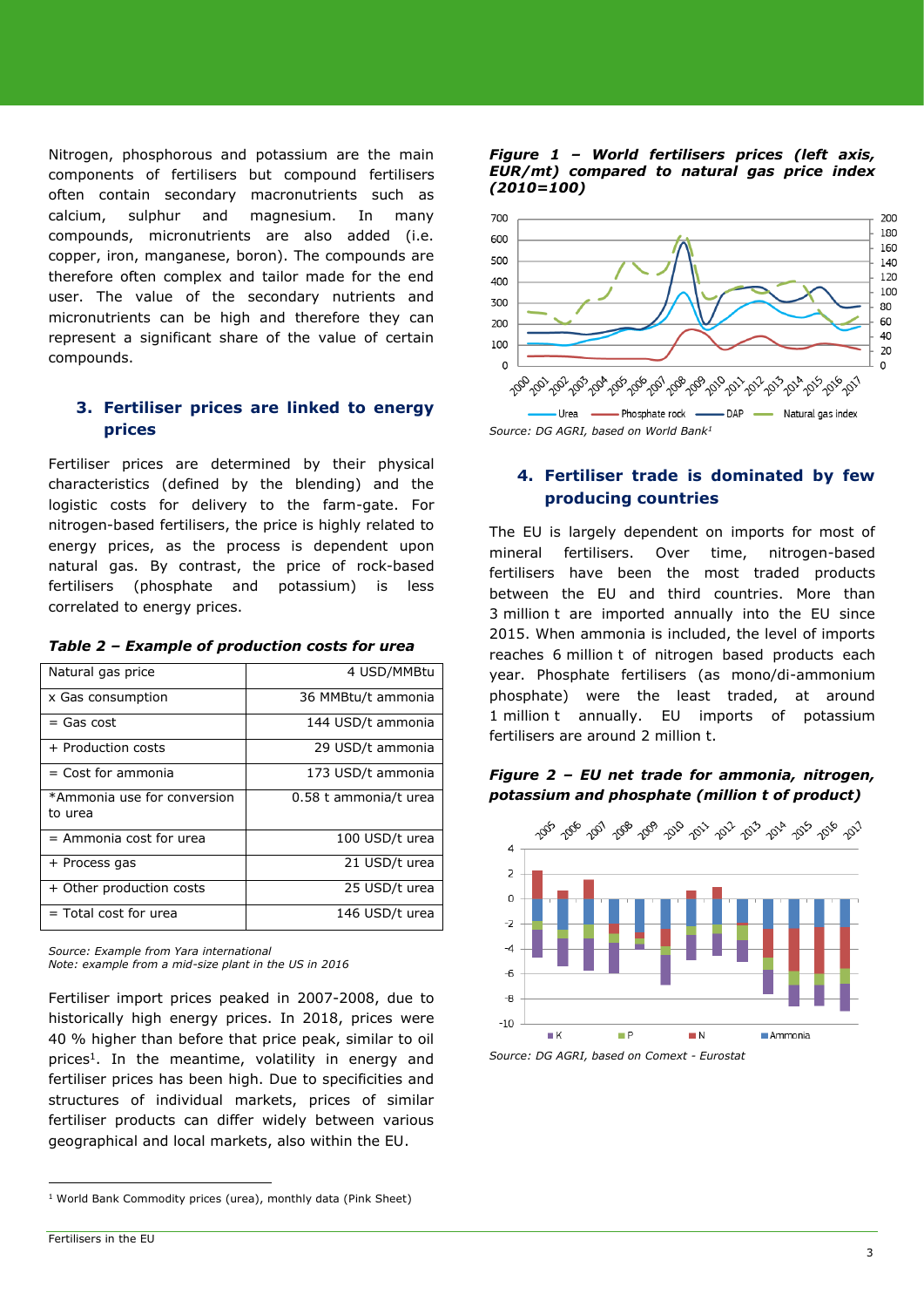The EU used to be a net exporter of ammonium nitrates (both AN and CAN), but since 2014 the net trade balance reversed and the EU became a net importer. In 2017, EU net imports reached 153 000 t. The US decreased significantly their imports from the EU, while Brazil increased them and passed the US as the biggest importer of EU products. Mexico and Canada have also increased their imports of AN from the EU, and more recently Serbia and Ukraine.

*Figure 3 – Ammonium-nitrate net trade volume (thousand t - right axis) and value (million EUR – left axis)*



*Source: DG AGRI, based on Comext - Eurostat*

The main producing countries of nitrogen fertilisers close to the EU are located in North Africa (Egypt, Algeria) and in Eastern Europe (Belarus, Russia and Ukraine). EU imports of nitrate-based fertilisers originate mainly from Russia, Egypt and Algeria. Since 2010, ammonia is largely imported into the EU from Russia (50 % of total EU imports on average) but Algeria's exports to the EU have been increasing and Algeria became the biggest EU supplier in 2017. Egypt has also gained some market shares, increasing its exports of urea in the recent years.

Phosphate-based products are mainly sourced from Morocco (22 % of total EU imports). Exports of diammonium phosphates (DAP) from Morocco and Russia to the EU increased significantly and reached 70 % of total DAP EU imports in 2017.

Potassium chloride imports are mainly coming from Russia and Belarus (about 70 % of total EU imports). Compounds of NPK are mostly imported from Russia and Norway. Since 2015, Russia has taken over Norway's historically first position as largest exporter to the EU.

#### *Figure 4 – EU net trade for ammonia, nitrogen, potassium and phosphate based products (million EUR)* **i**



*Source: DG AGRI, based on Comext - Eurostat*

#### **EU import tariffs on fertilisers**

Domestic producers supply 90 % of the EU market<sup>2</sup>. The EU is applying a tariff of 6.5 % on imports of nitrogen, phosphorus and potassium. Further, anti-dumping duties are applied on ammonium nitrate imports from Russia since 1994. The duties have been adjusted in 2002 to reach 47 EUR/t due to the asymmetric pricing of Russian gas in the EU and in Russia. An adjustment was made in 2018 to reach 32 EUR/t.<sup>3</sup> Provisional antidumping duties are also applied since April 2018 on UAN originating from Russia, Trinidad and Tobago and the US, with ad-valorem duties ranging from 16.3 to 34 %.

*Figure 5 – Gazprom natural gas prices in Europe and Russia (EUR/mmbtu)*



*Source: DG AGRI, based on World Bank, Gazprom annual reports*

<u>.</u> 2 Implementing Regulation (EU) 2018/1722

[https://eur-lex.europa.eu/legal](https://eur-lex.europa.eu/legal-content/EN/TXT/?uri=uriserv:OJ.L_.2018.287.01.0003.01.ENG&toc=OJ:L:2018:287:TOC)[content/EN/TXT/?uri=uriserv:OJ.L\\_.2018.287.01.0003.01.ENG&toc=](https://eur-lex.europa.eu/legal-content/EN/TXT/?uri=uriserv:OJ.L_.2018.287.01.0003.01.ENG&toc=OJ:L:2018:287:TOC)

[OJ:L:2018:287:TOC](https://eur-lex.europa.eu/legal-content/EN/TXT/?uri=uriserv:OJ.L_.2018.287.01.0003.01.ENG&toc=OJ:L:2018:287:TOC) 3 Implementing Regulation (EU) 2018/1722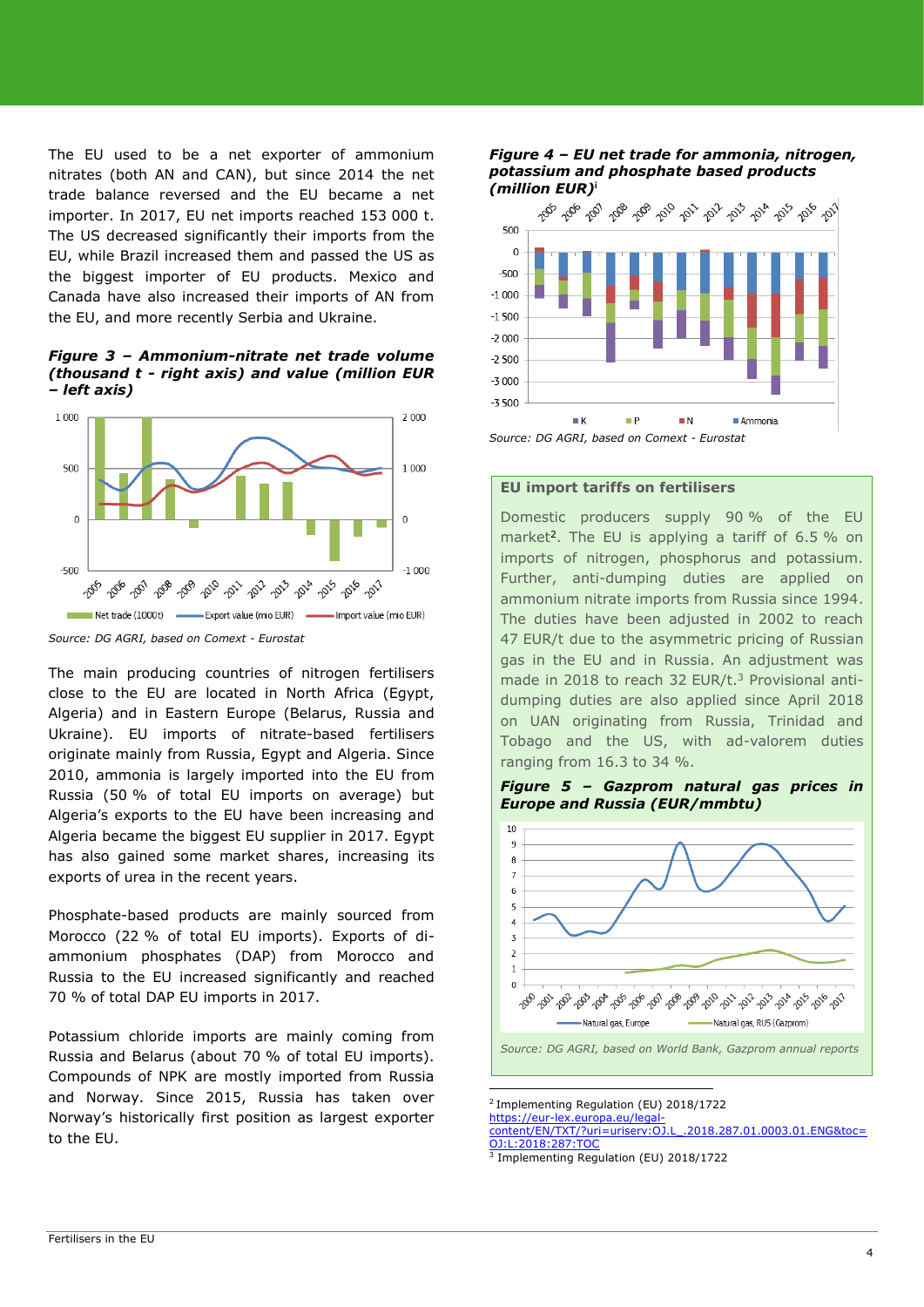#### **5. Fertiliser use**

#### **Overall stabilisation of the consumption in the EU in the last years**

After a strong reduction in fertiliser use in the 1990's and 2000's, linked to reforms of the Common Agricultural Policy, the overall fertiliser use stabilised in the past decade.

Since 2005, the EU market value of fertilisers has been increasing by 3 % annually, though slightly declining towards the end of the period. In 2017, the value of the fertiliser market reached EUR 17 billion. France, Germany and the UK, represent 40 % of the market. The volume of fertilisers used in the EU, represents 10 % of the total use at global level.

*Figure 6 –Fertilisers and soil improvers market value in the EU (billion EUR)*



*Source: DG AGRI, based on Economic Accounts of Agriculture-Eurostat*

#### **Nitrogen-based fertilisers are the most commonly used**

Nitrogen is by far the most used nutrient in the EU in volume. It represents more than two-thirds of the total use of the three main nutrients (N, P and K).

Phosphate and potassium are applied in lower quantities on EU agricultural land, and represent less than 20 % each of the overall use in volume.

Fertilizers Europe estimates that, out of the 179 million ha of agricultural land available in the EU, 134 million ha (75 %) are fertilised with mineral fertilisers. Around half of the fertilisers used is applied on cereals (26 % on wheat, 25 % on coarse grains), 16 % on grassland and 11 % on oilseeds. The total volume of fertilisers applied on specialised crops (potatoes, sugar beet, permanent crops) is relatively low. The application rate per hectare varies considerably between different crops. For example, wheat is grown on 15 % of the EU agricultural land but represents

26 % of the fertiliser use, oilseeds are grown on 6 % of the agricultural land but represents 11 % of the fertiliser use, while fertilised grassland represents 18 % of the land use and 16 % of the fertiliser use.

#### *Figure 7 – Consumption estimates of manufactured fertilisers in the EU (million t)*



*Source: DG AGRI, based on Eurostat*

#### **Consumption decreases in the EU-15 and grows in the EU-N13**

Consumption estimates of manufactured fertilisers are stable across the EU while diverging trends are occurring in the EU-15 and the EU-N13. In Member States which joined the EU after 2004 (EU-N13), a rising trend is observed but starting from a relatively low level compared to the other Member States.

*Figure 8 – Consumption estimates of manufactured fertilisers NPK (million t)*



During the period 2006 to 2016, the biggest increase of fertiliser applied per hectare occurred in Bulgaria (8.5 %) and Romania (5.9 %) but starting from a relatively low level compared to the EU average.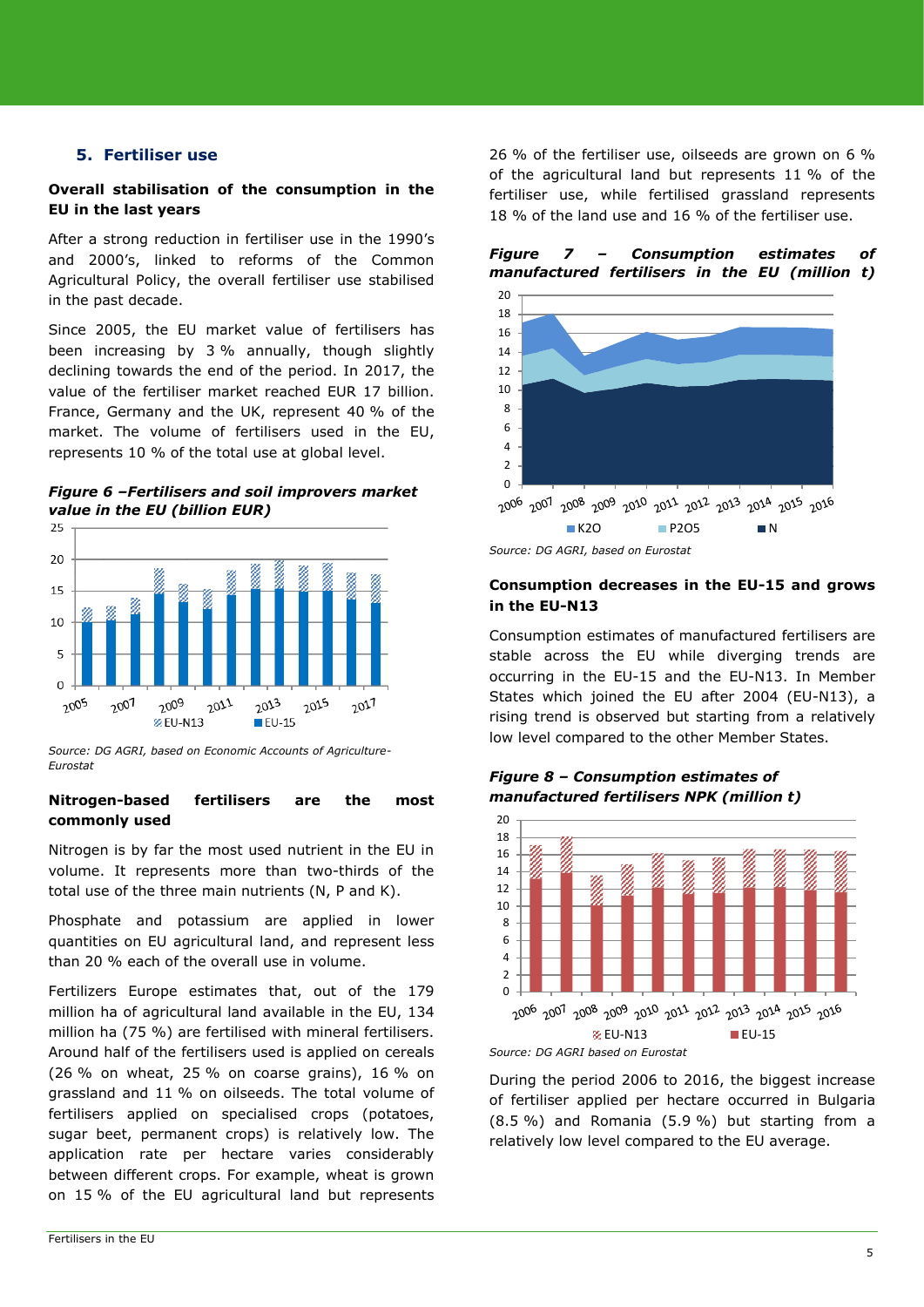#### *Figure 9 – Manufactured nitrogen application across the EU in 2016 (in kg/ha) and growth in consumption (right axis)*



<sup>2</sup> Nitrogen application on UAA in 2016 (kg/ha) ● Growth of nitrogen consumption 2006-2016

*Source: DG AGRI, based on Eurostat Note: Be stands for Benelux*

Fertilisation is also done through application of organic matter, such as manure. When produced on livestock farms, manure (or slurry) is applied on crops and pastures both in conventional and organic production systems. Since 2000, the dairy production has slightly increased but the total number of cattle has decreased and thereby affected the amount of manure produced, which has fallen across the EU.

## *Figure 10 – Nitrogen and phosphorus input via manure application in the EU (million t)*



*Source: Eurostat*

## **Fertiliser costs are slightly increasing**

According to FADN data, fertiliser costs account for around 10 % of the intermediate consumption (2016 data).

Large differences between Member States can be observed, from 2 % in the Netherlands to 21 % in Lithuania. Between 2006 to 2016, the share remained stable at EU-level but significantly increased in certain Member States, particularly in the EU-N13.

Field crop farms have the highest fertiliser costs, with a share in intermediate consumption of 19 % on average between 2006 and 2016. Fertiliser costs, at 7500 EUR/farm in 2016, increased by 4 % annually throughout the period across the EU. However, in some Member States (PL and LU), field crop farms have reduced their fertilising costs during the same period.

On dairy farms, the cost per hectare of fertilisers has grown by 1.7 % annually between 2006 and 2016. Other grazing livestock farms (mainly sheep and goats) have decreased their costs for fertilisers in the same period.



*Figure 11 – Fertiliser costs for various farming* 



*Source: DG AGRI, FADN database. [http://ec.europa.eu/agriculture/rica/database/database\\_en.cfm](http://ec.europa.eu/agriculture/rica/database/database_en.cfm)*

# **6. Environmental impacts related to fertilisers use**

Fertiliser production and application has an impact on the agriculture and on the environment. Under most conditions, the application of fertiliser increases the production of biomass, and therefore increase potential yield and facilitate capturing of additional carbon dioxide.

## *Fertiliser production and use:*

The production of nitrogen-based fertiliser uses high amounts of, predominantly, fossil fuel (natural gas and coal) and therefore has a negative impact on the Green House Gas (GHG) balance of the agricultural sector, when included in the measurement.

However, the use of fertilisers makes the plant production more efficient. A higher quantity of output (i.e. grain, grass etc.) can therefore be produced on a smaller surface, which limits the agricultural area needed.

The average energy efficiency for European fertiliser production plants is higher than the global average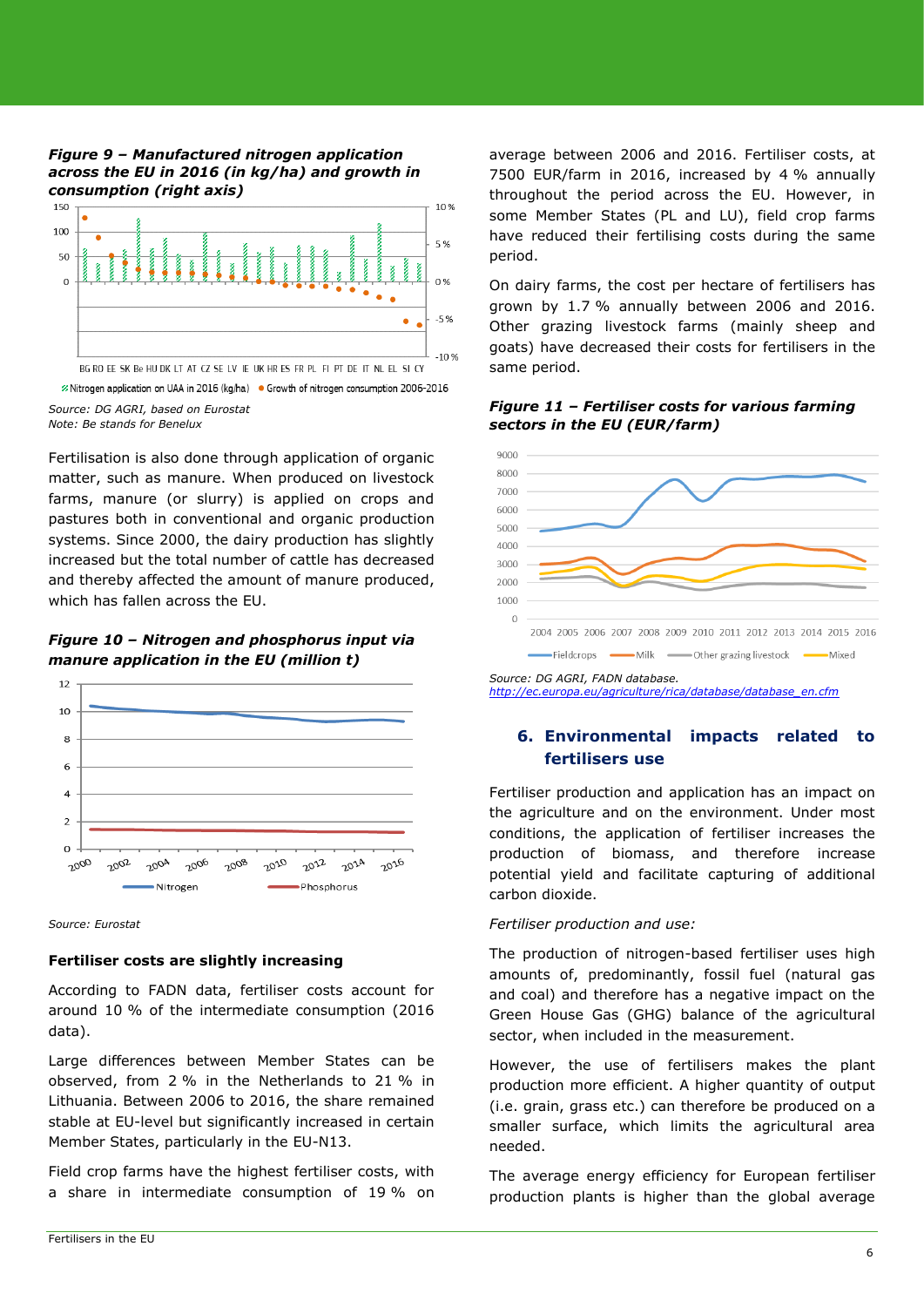due to the use of relatively modern technology and reduced use of coal as main energy supply. The emissions differ between different types of products. Urea, which is the most used fertiliser at global level, emits less carbon dioxide during the production phase than nitrate based products. However, when a plant absorbs nitrogen from urea, carbon dioxide is released during the nitrification process. On the contrary, a nitrate-based product releases less carbon dioxide when absorbed by a plant, since it is applied directly in form of nitrate. Negative environmental impacts can origin from losses of ammonia in gaseous form through volatilisation or from an ammonium-based fertiliser like urea. Throughout the life cycle, urea is claimed to be less efficient in terms of emissions of greenhouse gases than nitrate based fertilisers. The climate performance of different types of products depends on several factors such as how the product is applied, temperature, availability of moist for the product to be dissolved etc. Therefore, a general Life Cycle Analysis and a net GHG balance is difficult to make.

Ammonia production as such requires large amounts of energy and thereby the process emits carbon dioxide, as well as the next step in the process when ammonia is transformed into urea. <sup>4</sup> Ammonia is a relatively easily transportable and storable product and can therefore also be used as an energy storage of hydrogen. Research is ongoing on how to improve technology in order to broaden the use of ammonia as alternative power source or energy carrier in the automotive sector for example. The technology and the share of renewable energy used to produce ammonia will be crucial for the overall climate impact of the production of nitrate-based fertilisers.

#### *Fertiliser application:*

Application of low amounts of either organic or mineral fertilisers can have an impact on the environment. Ammonia, when released into the atmosphere, can combine with other air pollutants and contribute to airborne particular emissions. More than 90 % of EU ammonia emissions are coming from agriculture, of which 80 % is coming from manure and 20 % from mineral fertiliser. While, GHG have a long atmospheric residence time and therefore can have an equal impact irrespective of emission location, ammonia mostly lands in a short distance from the

emission source. This often results in high concentration of airborne emissions in regions with intensive farming and animal breeding.

Leaching and run-off of nitrogen into the environment is often associated with unsustainable farming practices. When applied in quantities based on the need of a plant, either as organic or mineral fertiliser, the plants absorb the nitrogen. If any surplus remains, this can lead to run-off into watercourses as well as losses to the atmosphere. Excessive losses of nutrients in a short period can also disturb the equilibrium of the surrounding ecosystem and lead to a significant impact on biodiversity.

As part of the Circular Economy package (2016),<sup>5</sup> the Commission adopted a proposal for a regulation on availability of fertilising products. The legislators reached an agreement on the regulation by the end of 2018 and the act was adopted and will enter into force in 2019. The regulation includes a gradually decreasing permitted level of maximum content of cadmium in fertilisers marketed.

## **Yield gains together with a reduction of nutrient content in soils**

The application of fertilisers on crops has increased the average yields for the main cereal crops leading to a higher agricultural output and reduced prices.



## *Figure 12 – Evolution of yields in the EU (t/ha)*

#### *Source: DG AGRI based on Eurostat*

1

The increase of average yields is not solely due to the use of fertiliser and does not necessarily mean increasing quantities applied. Several other factors are relevant for the yield such as seed breeding, plant protection products, technology used etc. Furthermore, analysing the nitrogen and phosphorus balances in the soil, the nutrient content in soil from

 $\overline{a}$ 

<sup>&</sup>lt;sup>4</sup> The fertiliser industry is searching different ways of producing ammonia and ammonium nitrate with hydrolysis, which would not emit any  $CO<sub>2</sub>$ . A high energy-consuming process would require development of other and cleaner energy to reduce emissions.

<sup>5</sup> [https://ec.europa.eu/commission/priorities/jobs-growth-and](https://ec.europa.eu/commission/priorities/jobs-growth-and-investment/towards-circular-economy_en)[investment/towards-circular-economy\\_en](https://ec.europa.eu/commission/priorities/jobs-growth-and-investment/towards-circular-economy_en)